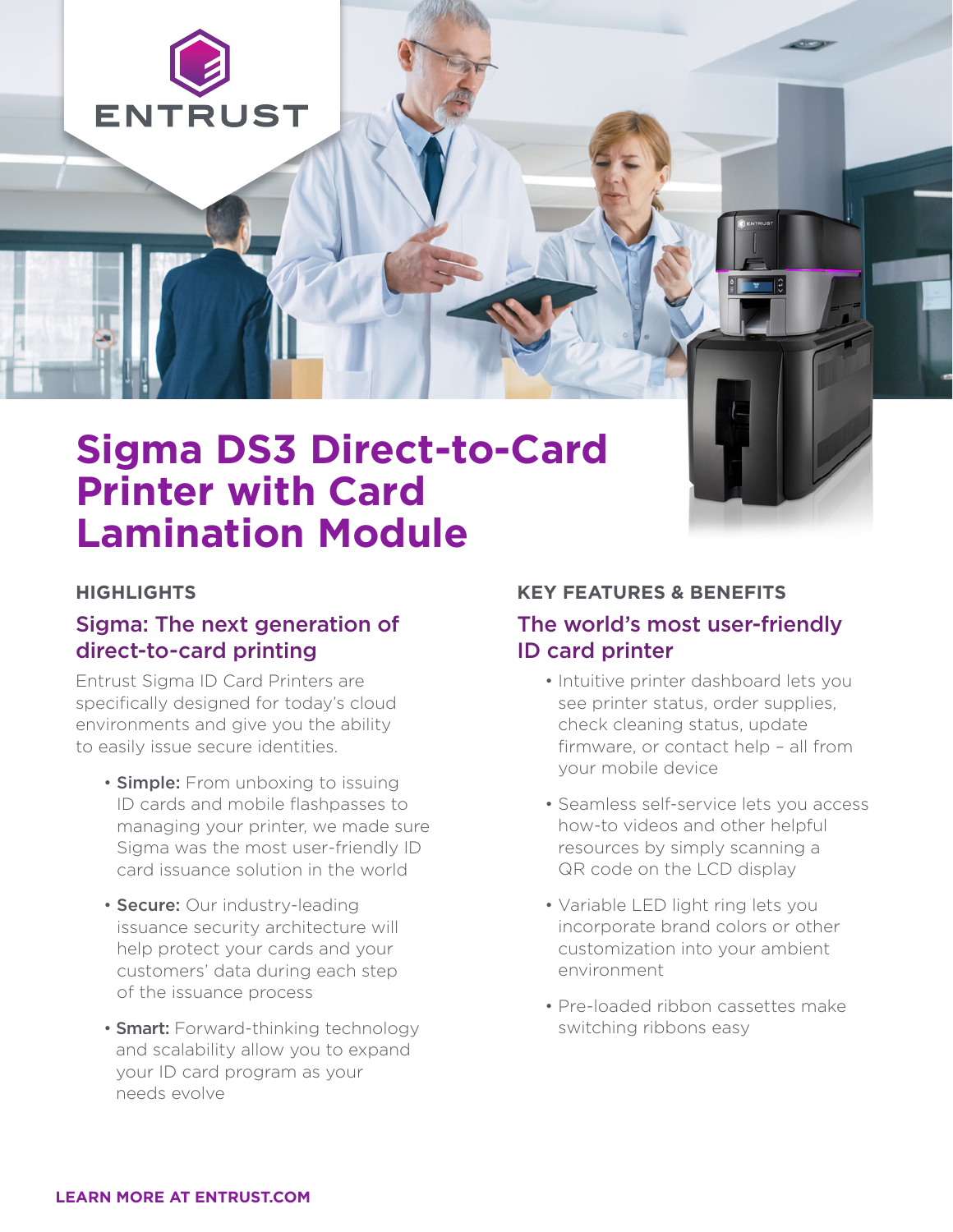# **Sigma DS3 Direct-to-Card Printer with Card Lamination Module**

# Unmatched security

- Optional Locks
- Secure boot protects system from malware or virus on boot-up
- Trusted Platform Module (TPM) manages the printer's own TLS/SSL certificates and keys
- Connection and data sent between software and printer is encrypted
- Customer data is encrypted and is not stored in the printer after printing is complete
- Security features added to cards protect from tampering and counterfeiting:
	- UV printing
	- Holographic laminates
	- Luster printing

# Flexibility and scalability built for the future

- Issuance capabilities include physical cards and digital mobile flashpass
- Choose on-premises or cloud-hosted deployment
- Expand your ID program as your needs change by adding multihopper, smart card capabilities, wi-fi connectivity, and more
- Print anytime, anywhere with your mobile device (iOS, Android, Windows)

**STUDENT ID** 

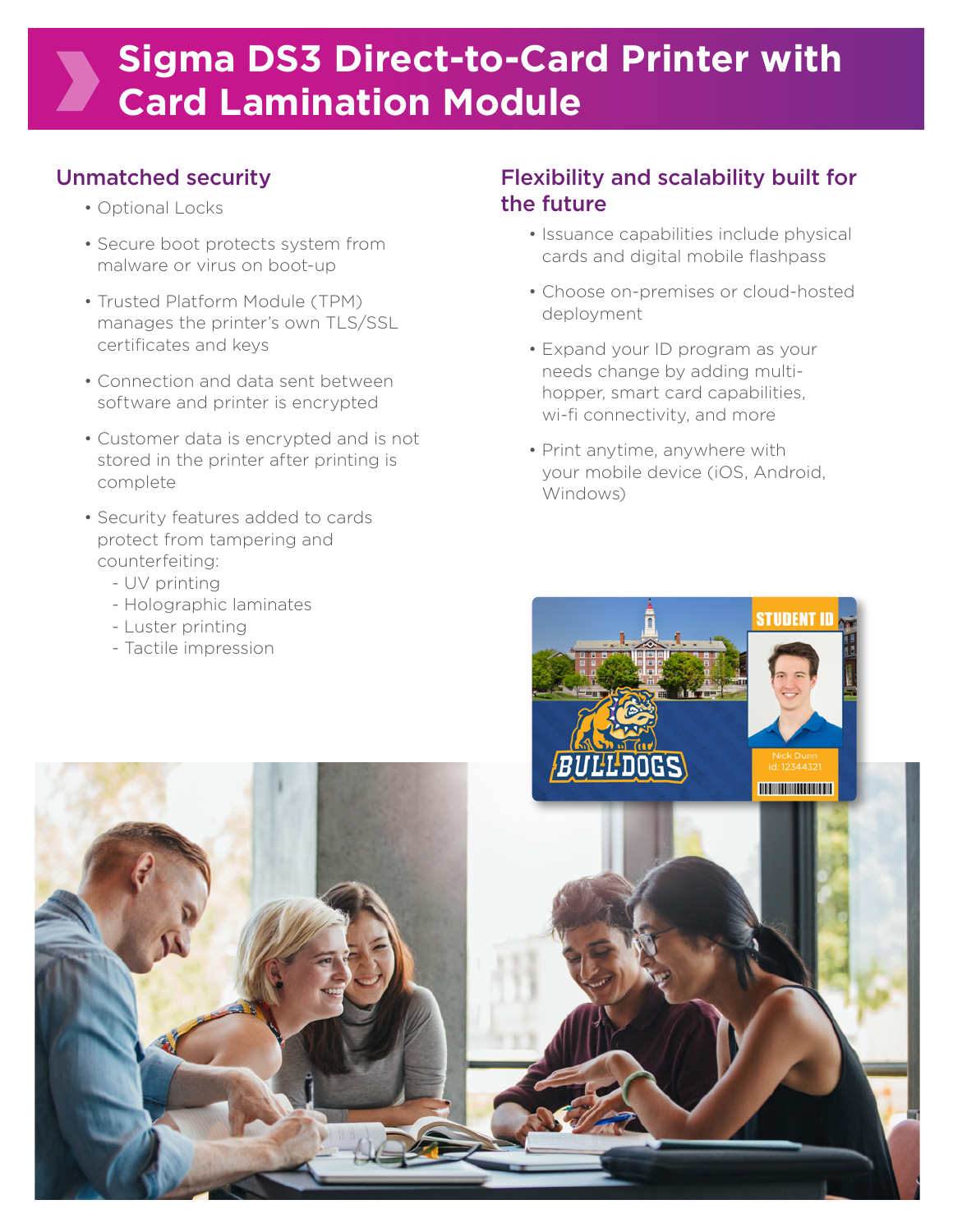## **TECHNICAL SPECIFICATIONS**

#### **Standard Features & Supplies**

| Dye sublimation                                                                                                                                                                                                                                                                                                                                           |
|-----------------------------------------------------------------------------------------------------------------------------------------------------------------------------------------------------------------------------------------------------------------------------------------------------------------------------------------------------------|
| Single or dual-sided                                                                                                                                                                                                                                                                                                                                      |
| 300 dots per inch (dpi) (300 X 600, 300 X 1200)                                                                                                                                                                                                                                                                                                           |
| • Front side YMCK ribbon with front side lamination: up to 210 cards per hour<br>. Front side YMCK-K ribbon with front side lamination and back side K: up to 185<br>cards per hour<br>• Front side YMCK ribbon with lamination and tactile: up to 195 cards per hour<br>• Dual-sided YMCK K ribbon with lamination and tactile: up to 160 cards per hour |
| Input hopper: 125 cards<br>Output hopper: 25 cards<br>Reject hopper: 10 cards                                                                                                                                                                                                                                                                             |
| Thickness: 0.010 inches to 0.040 inches (0.25mm - 1.016mm)<br>Dimension: ID-1, CR-79                                                                                                                                                                                                                                                                      |
| Temperature: $60^{\circ}$ F to 95 $^{\circ}$ F (15 $^{\circ}$ C to 35 $^{\circ}$ C)<br>Humidity: 20-80% RH - non-condensing                                                                                                                                                                                                                               |
| L 23.8 in x W 10.6 in x H 20.4 in / 60.4 cm x 27 cm x 51.9 cm                                                                                                                                                                                                                                                                                             |
| 30 lbs (13.62 kg); varies with options                                                                                                                                                                                                                                                                                                                    |
| USB and Ethernet                                                                                                                                                                                                                                                                                                                                          |
| 36 months                                                                                                                                                                                                                                                                                                                                                 |
|                                                                                                                                                                                                                                                                                                                                                           |